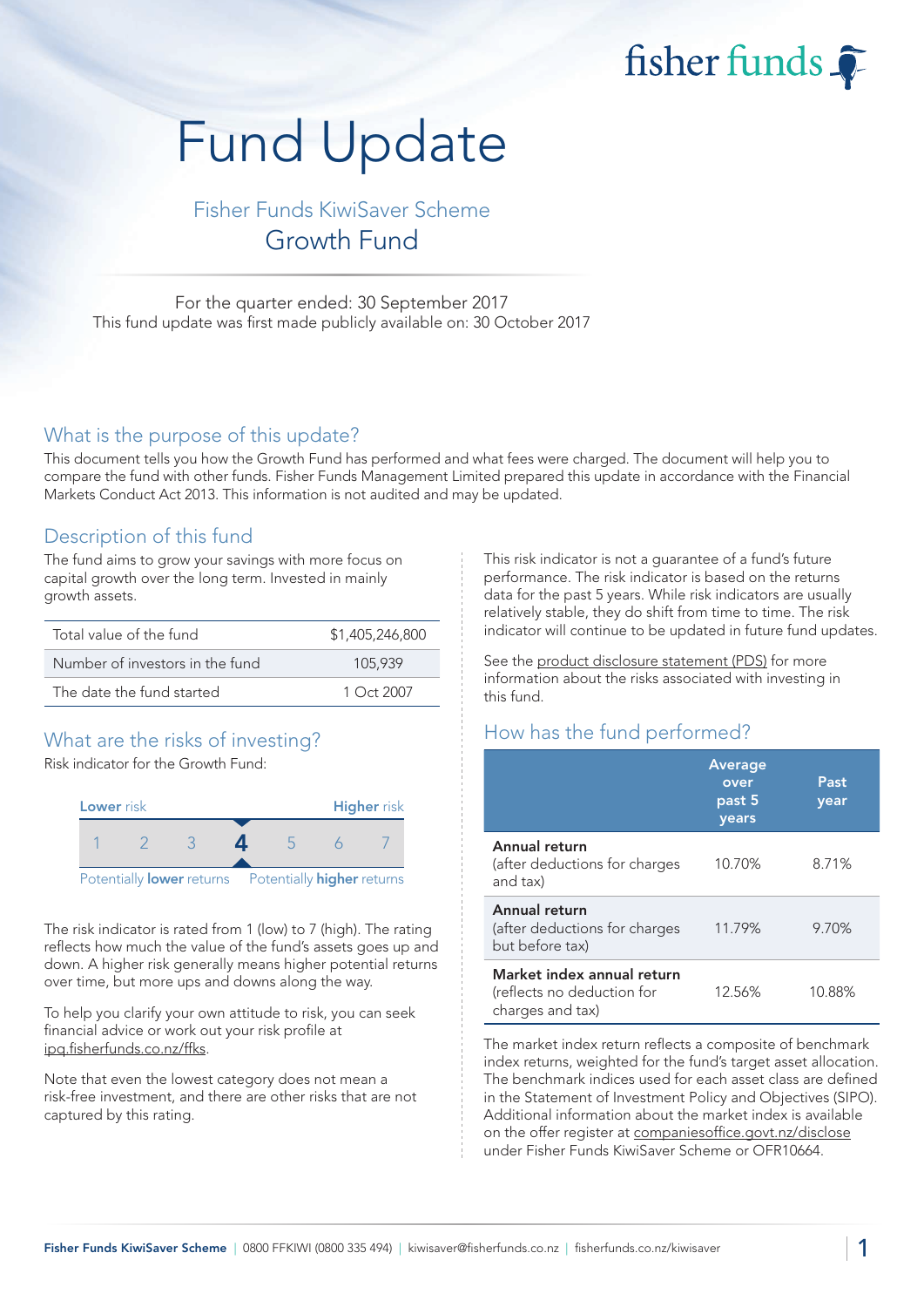

This shows the return after fund charges and tax for each year ending 31 March since the fund started. The last bar shows the average annual return since the fund started, up to 30 September 2017.

Important: This does not tell you how the fund will perform in the future.

Returns in this update are after tax at the highest prescribed investor rate (PIR) of tax for an individual New Zealand resident. Your tax may be lower. The market index return reflects no deduction for charges and tax.

## What fees are investors charged?

Investors in the Growth Fund are charged fund charges. In the year to 31 March 2017 these were:

|                                                       | % of net asset value   |  |
|-------------------------------------------------------|------------------------|--|
| <b>Total fund charges</b>                             | 1.45%                  |  |
| Which are made up of:                                 |                        |  |
| <b>Total management and</b><br>administration charges | 1.45%                  |  |
| Including:                                            |                        |  |
| Manager's basic fee                                   | 0.95%                  |  |
| Other management and<br>administration charges        | 0.16%                  |  |
| Total performance-based fees <sup>1</sup>             | 0.34%                  |  |
| Other charges:                                        | \$ amount per investor |  |
| Annual membership fee                                 |                        |  |

Small differences in fees and charges can have a big impact on your investment over the long term.

# Example of how this applies to an investor

Sarah had \$10,000 in the fund at the start of the year and did not make any further contributions. At the end of the year, Sarah received a return after fund charges were deducted of \$871 (that is 8.71% of her initial \$10,000). Sarah also paid \$36 in other charges. This gives Sarah a total return after tax of \$835 for the year.

# What does the fund invest in?

#### Actual investment mix

This shows the types of assets that the fund invests in.



#### Target investment mix

This shows the mix of assets that the fund generally intends to invest in.